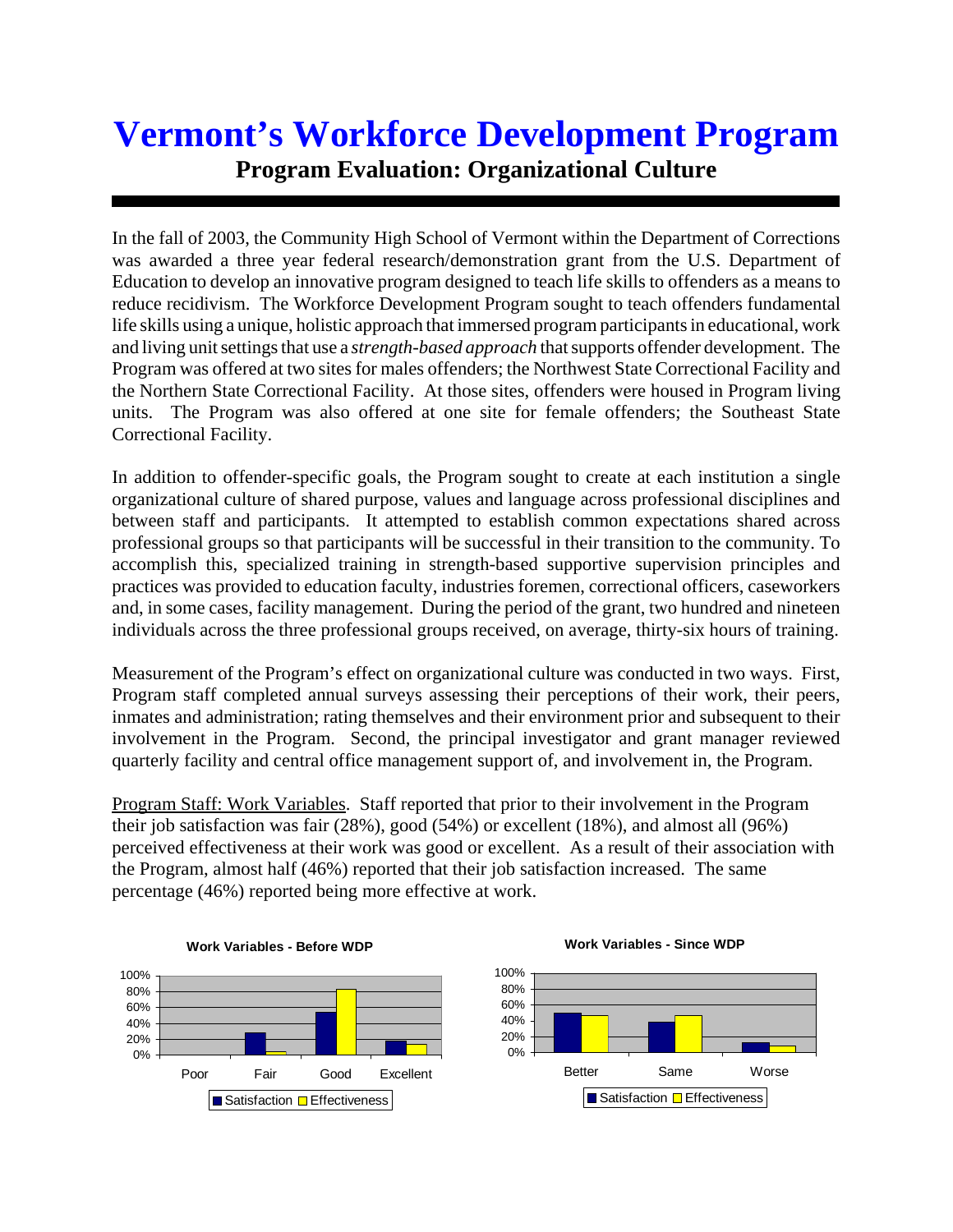

Program Staff: Attitudes. Most staff reported positive attitudes (good to excellent) toward work (75%), inmates (75%), other staff (79%) and administration (58%). Their work through the Program improved the attitudes of 42% toward their work, 46% toward inmates and 42% toward other staff. Comparably less (29%) reported more positive attitudes toward administration.



Program Staff: Relationships. Staff reported that prior to their involvement in the Program their relationships with inmates were fair (21%), good (75%) or excellent (4%). Most staff (83%) reported positive relationships with other staff (attitudes (good to excellent) and administration (58%). More than half (58%) reported their association with the Program made their relationships with inmates better, while half (50%) said the same about their relationships with other staff. Less staff (38%) reported more positive relationships with administration.

Program Staff: Communication. Most staff reported being able to communicate effectively with inmates (75%), other staff (87%) and administration (54%). As a result of their work through the Program, 71% reported being better able to communicate effectively with inmates, while 33% reported better communication with other staff and administration.



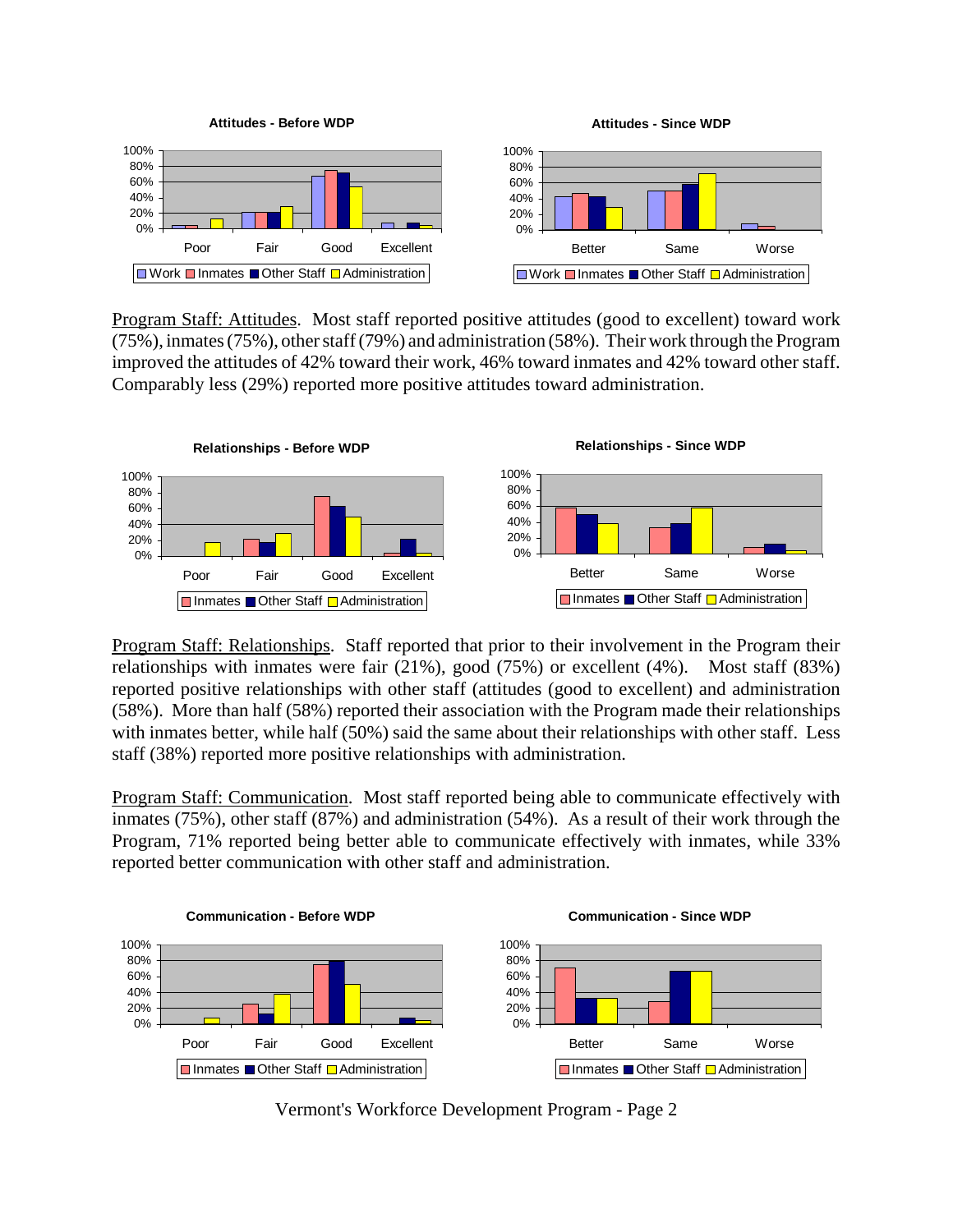

Program Staff: Support. Half of the program staff reported that prior to their involvement in the Program they felt supported by other staff. Twenty-nine percent felt supported by administration, while most staff rated support by administration as "fair" (46%) or poor (25%). Half reported that their association with the Program made them feel more supported by other staff, while 21% felt more supported by administration officials.

Program Staff: Summary. Program staff were compassionate, hard-working and effective professionals with positive attitudes. Before working within the Workforce Development Program, staff were strong communicators with others, had good relationships within their institutions, and had positive attitudes toward others and their work, where they felt satisfied and effective. It is compelling that the Program was able to affect so dramatically a group of already highly-functioning professionals. Job satisfaction increased, as did staff's assessment of their effectiveness at work. Attitudes and relationships became even better. Perceived support from other staff and administration improved somewhat. The largest impact appears to have been staff's ability to communicate effectively with others, especially inmates.

Management: Program Involvement. In contrast to the Program's positive effects on direct service staff, the Program was less effective in changing the organizational culture at the management level. Most benchmarks regarding Program involvement by administration officials were not attained. Attendance by facility management at Program scheduled meets and events was inconsistent; central office staff infrequently attended such functions. At times, administration officials attended Program statewide events while at other times one facility administration would attend and the other two would be noticeably absent. Attendance at treatment team meetings was virtually non-existent. When officials did attend Program meetings and events, they typically voiced strong support for the Program. Active support was generally lacking. At the three sites, there were few non-scheduled visits with Program staff. Supportive interaction between facility management and program staff was sometimes strained by the conflict between Program needs and security issues. At the central office level, this was compounded significantly by the conflict between Program needs and population management. At one site, an administration official made openly destructive comments regarding the fate of the program as the grant neared completion. Some administration officials sought information about program activities and performance, while others seemed to place more emphasis on other operational areas. There was very little facilitation of constructive dialogue between Program staff and other staff and programs.

Management: Resource Allocation. Resource allocation was a relative strength of administration

Vermont's Workforce Development Program - Page 3